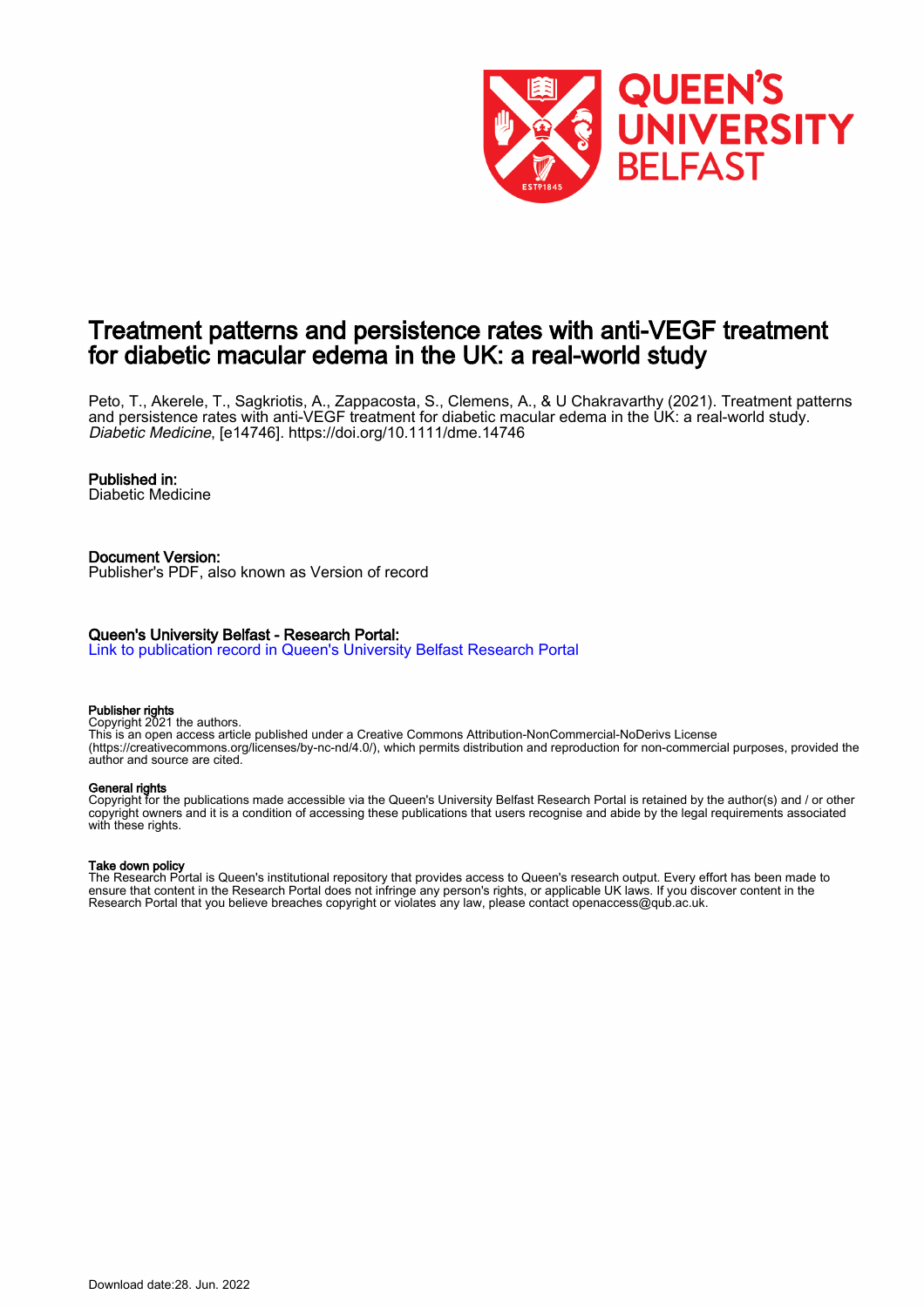#### DOI: 10.1111/dme.14746

## **RESEARCH ARTICLE**



# **Treatment patterns and persistence rates with anti-vascular endothelial growth factor treatment for diabetic macular oedema in the UK: A real-world study**

**Tunde Peto<sup>1</sup> | Toks Akerele<sup>2</sup> | Alexandros Sagkriotis<sup>3</sup> | Sofia Zappacosta<sup>4</sup> | Andreas Clemens3,5** | **Usha Chakravarthy1**

<sup>1</sup>Centre for Public Health, Queen's University Belfast, Belfast, UK <sup>2</sup>Hinchingbrooke Hospital,

Huntingdon, UK

3 Novartis Pharma AG, Basel, Switzerland

4 IQVIA Real World Insights, Basel, Switzerland

5 Department of Cardiology and Angiology I, Faculty of Medicine, Heart Center Freiburg University, University of Freiburg, Freiburg, Germany

#### **Correspondence**

Tunde Peto, Centre for Public Health, Queen's University Belfast, Grosvenor Road, Belfast BT12 6BA, UK. Email: [t.peto@qub.ac.uk](mailto:t.peto@qub.ac.uk)

**Funding information** This study was funded by Novartis Pharma AG.

## **Abstract**

**Introduction:** Anti-vascular endothelial growth factors (anti-VEGFs) are considered standard of care therapy for diabetic macular oedema (DME). This study examined treatment patterns and outcomes in patients with DME treated with anti-VEGF therapy.

**Methods:** Using anonymized electronic medical record data collected from three UK sites, this retrospective cohort study assessed rates of anti-VEGF intravitreal injections in adults with treatment-naïve DME who received their first treatment between 1 September 2010 and 31 July 2018. The proportion of patients with at least one interval of at least 12 weeks between injections; the distribution of injection intervals; the discontinuation rates; and the number of anti-VEGF injection-, injection-free- and total visits were assessed during the first and second years of treatment.

**Results:** Overall, 1606 patient eyes with DME were included, with no minimum follow-up. During the first and second year of treatment, 63.2% and 73.1% of eyes had at least one anti-VEGF injection interval of at least 12 weeks, respectively. In the first and second years of treatment, the mean (standard deviation) numbers of injections were 7.7 (1.9) and 5.6 (2.2), with 14.2 (5.7) and 13.4 (6.4) total clinic visits, and 6.6 (5.0) and 7.8 (5.8) injection-free visits, respectively. In total, 27.8% of patient eyes discontinued treatment during the first 2 years.

**Conclusions:** The high number of clinic visits and high discontinuation rates demonstrate a significant unmet need for a treatment to enable sustainable extended injection intervals, while maintaining visual acuity. This could improve patient adherence and health-related quality of life for patients with DME.

#### **KEYWORDS**

anti-VEGF, DME, health care delivery

This is an open access article under the terms of the Creative Commons [Attribution-NonCommercial-NoDerivs](http://creativecommons.org/licenses/by-nc-nd/4.0/) License, which permits use and distribution in any medium, provided the original work is properly cited, the use is non-commercial and no modifications or adaptations are made. © 2021 Novartis Pharma AG. *Diabetic Medicine* published by John Wiley & Sons Ltd on behalf of Diabetes UK.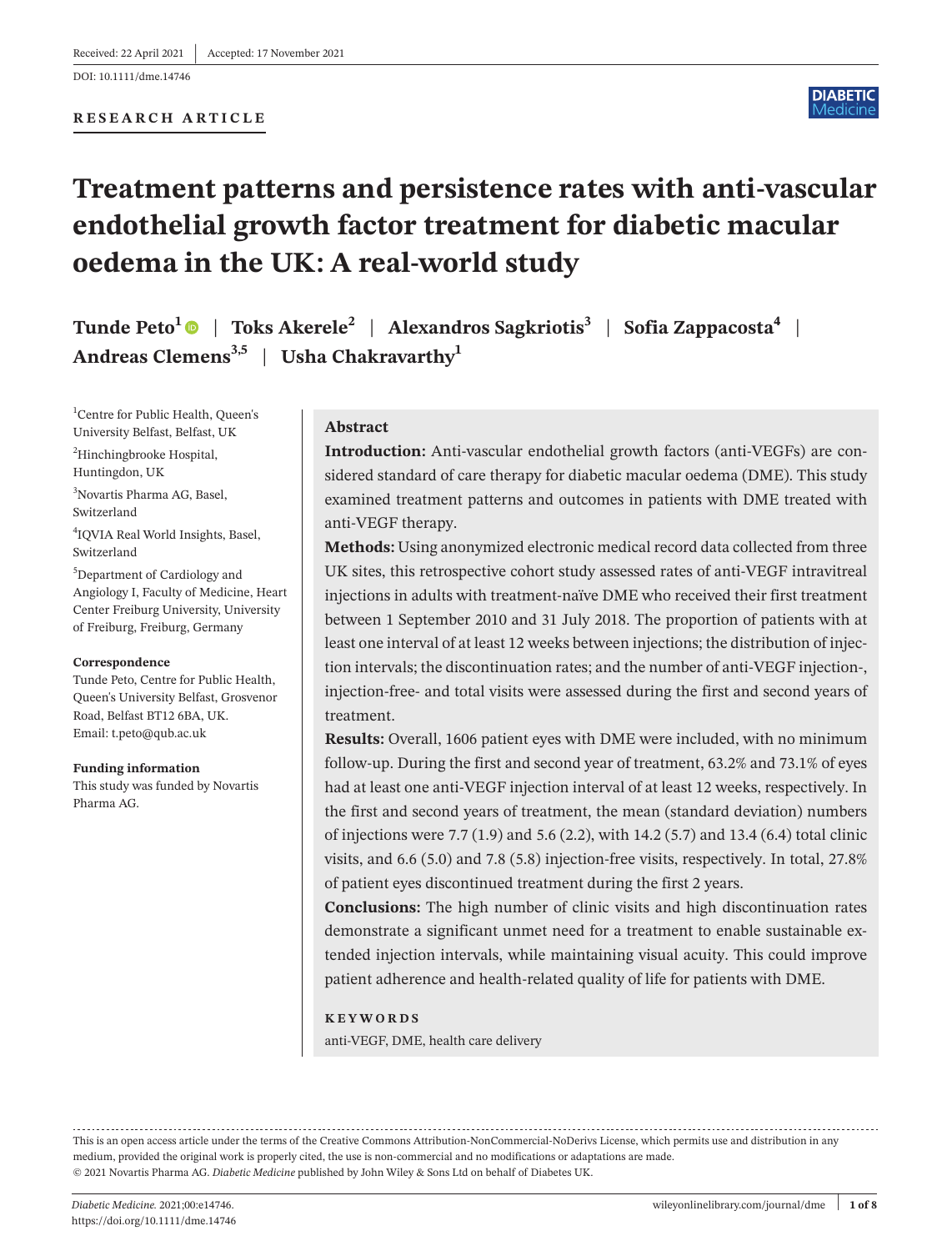## **2 of 8 |** PETO et al. Medicin

# **1** | **INTRODUCTION**

In recent years, diabetes mellitus has become a global health problem. In 2019, 5.9% of the UK population had been diagnosed with diabetes.<sup>1</sup> Diabetic macular oedema (DME), which is defined as retinal thickening caused by the accumulation of intraretinal fluid, is the most common cause of visual impairment in patients with diabetes,  $2^{-4}$  at a prevalence of 6.8–10.4%.<sup>5–8</sup> In 2014, approximately 21 million people had DME worldwide, a figure that is expected to rise with the increasing prevalence of diabetes.<sup>8</sup>

The European Society of Retina Specialists guidelines recommend the use of optical coherence tomography (OCT) combined with fluorescein angiography and fundus biomicroscopy to diagnose DME.<sup>9</sup> In combination with visual acuity (VA) measurements, OCT biomarkers (including central retinal thickness [CRT] and intraretinal fluid) and clinical examination are recommended for monitoring disease progression and supporting treatment decisions in clinical practice.<sup>9</sup> Although laser photocoagulation is still used to treat DME, anti-vascular endothelial growth factor (anti-VEGF) intravitreal injections are now considered the standard of care in eyes with centre-affecting DME affecting vision.<sup>10,11</sup> Anti-VEGF treatment initiation requires a loading phase of three or more consecutive monthly injections, followed by a maintenance phase during which intervals between injections are titrated to match the patient's needs. $9,10$  Additional treatment (e.g. laser or steroid injection) may also be included.<sup>9,10</sup>

Clinical trials have demonstrated that improvements in VA are possible with adherence to fixed and frequent dosing regimens.<sup>12,13</sup> However, such regimens are associated with a high number of clinic visits and thus often impose high clinic and patient burdens. $14,15$ Consequently, anti-VEGF therapies (aflibercept, ranibizumab and unlicensed bevacizumab) have flexible treatment recommendations (i.e. *pro re nata*, or fixed interval treat-and-extend dosing [T&E]), allowing clinicians to refine treatment intervals according to disease activity.<sup>9</sup> In the real-world clinical setting, both regimens are used depending on patients' needs and clinical capacity.

There is a need for better understanding of these treatment patterns and their relationship with functional outcomes, including their effect on VA, in a real-world setting. This non-interventional retrospective cohort study examined treatment patterns, persistence rates and change in VA in patients with DME during the first 2 years of treatment with anti-VEGF therapy in a realworld setting in the UK.

## **Key Points/Highlights**

- This retrospective cohort study of three UK clinics found that 27.8% of patient eyes with diabetic macular oedema (DME) discontinued treatment during 2 years of anti-VEGF therapy.
- • During year one, 63.2% of eyes reached at least one injection interval of ≥12 weeks. However, only 18.3% of eyes had 2 or more consecutive intervals of ≥12 weeks.
- These data highlight the burden of DME and demonstrate an unmet need for long-acting treatments to reduce disease burden on patients and healthcare providers.

# **2** | **PARTICIPANTS AND METHODS**

# **2.1** | **Study design and population**

This retrospective, non-interventional cohort study assessed treatment with intravitreal injections of anti-VEGF agents in treatment-naïve patients with DME who received their first anti-VEGF (aflibercept, ranibizumab or unlicensed bevacizumab) injection between 1 September 2010 and 31 July 2018 (the index period). The study was conducted using anonymized electronic medical record (EMR) data collected from three medical retina clinics in NHS hospitals in the UK. All sites used a single EMR system (Medisoft Ophthalmology EMR; Medisoft Limited), which allowed patient data to be aggregated and normalized. Patient identifiers, site and clinician data were pseudonymized. The use of de-identified patient data was approved by the Medical Lead and Caldicott Guardian at each site. Patient informed consent was not required.

Eligible patients were at least 18 years old on the date of their first injection (index date), had a recorded DME diagnosis on the index date or during the previous 180 days, and received at least one anti-VEGF injection during the follow-up period for the study eye(s). In this study, patients were considered treatment naïve if they had not received an anti-VEGF injection in the 180 days before the index date. Patient eyes were excluded if they had received anti-VEGF, intravitreal steroid or macular laser treatment, or had a diagnosis of neovascular age-related macular degeneration, retinal vein occlusion or any other exudative maculopathy, in the 180 days before the index date. The eye wasthe unit of analysis; thus, a patient might have one or two study eyes.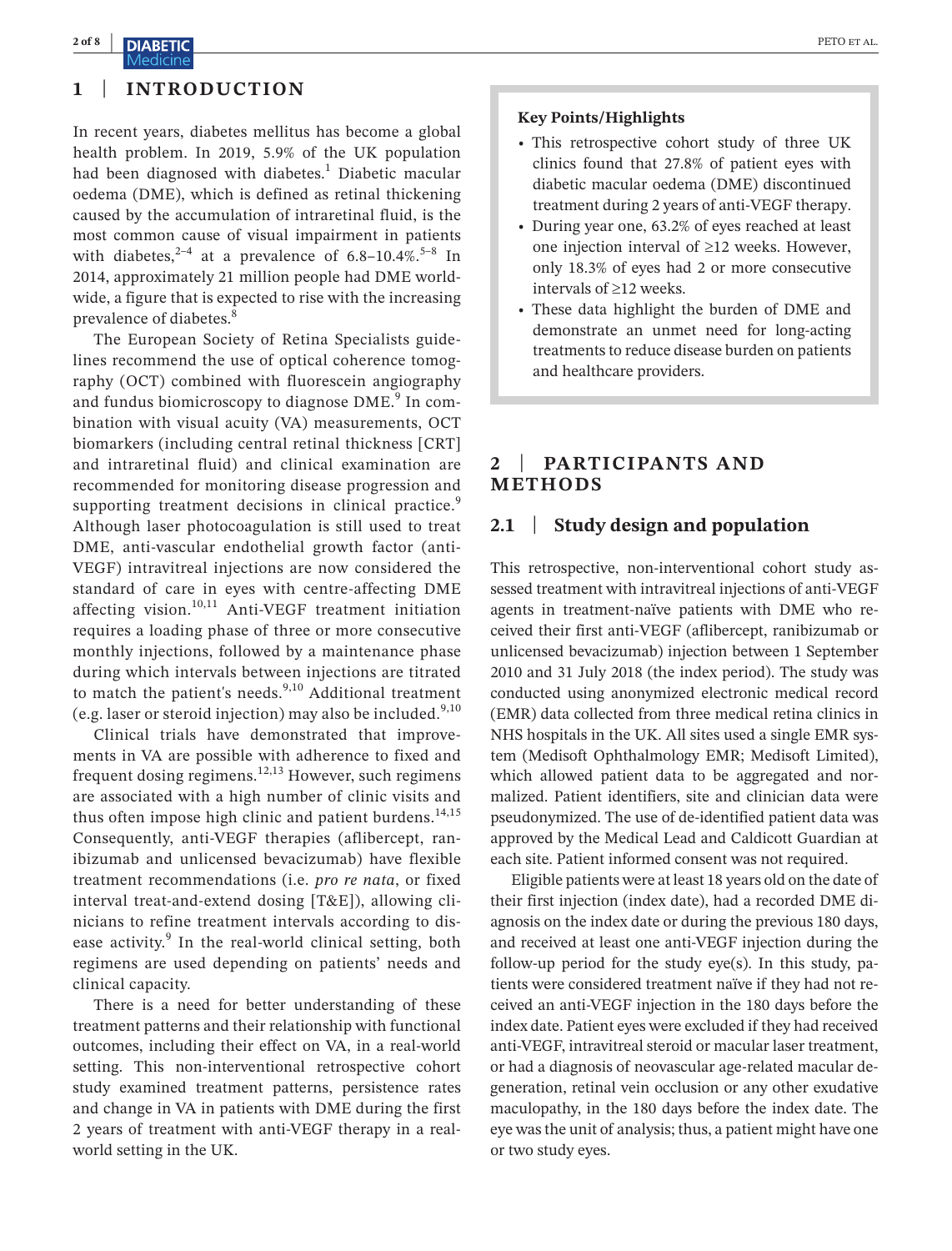# **2.2** | **Outcomes**

The primary outcome was the proportion of eyes with at least one injection interval of at least 12 weeks in the first year (months 0–12) of treatment. Secondary outcomes included: the proportion of eyes with injection intervals of at least 12 weeks during the second year of treatment (months 13–24); the duration of injection intervals during the first and second year of treatment; the number of anti-VEGF injection-, injection-free- and total visits during months 0–3, 0–6, 0–12 and 13–24 of treatment; the anti-VEGF treatment discontinuation rate; and the proportion of patients who switched index therapy within the first and second years of treatment. Injection-free visits were defined as any clinic visit without an injection recorded in the EMR. Treatment discontinuation was defined as when anti-VEGF injections were not re-introduced for at least 180 days after the last injection, with a record of a clinic visit during that period. The time to treatment discontinuation was defined asthe time to the first day that treatment was stopped (i.e. the day after the final injection).

Changes in VA and CRT from baseline to months 3, 6, 9 and 12 were also evaluated as secondary outcomes. OCT biomarker data were available from one of the three sites (site A) and were used to assess the association between CRT and VA and the change from baseline in these parameters. CRT data were extracted from OCT images as part of a sub-study separate from the EMR data analysis.

The number of anti-VEGF injection-, injection-free- and total visits during months 0–3 and 3–12 were also analysed by whether patients received treatment for one (unilateral) or both (bilateral) eyes, using the following subgroups: patients treated unilaterally at the index date (those who received no treatment in the second eye during the 360 days after treatment of the first eye), patients treated bilaterally at the index date (those received treatment for the second eye during the 0–90 days after treatment of the first eye) and patients who initiated bilateral treatment during the study (those who received treatment for the second eye during the 91–360 days after treatment of the first eye).

# **2.3** | **Statistical analyses**

Descriptive summary statistics (*n* [%], mean, standard deviation [SD]) were used to describe the following: the proportion of patients (eyes) that had injection intervals of less than 8 weeks (0–52 days), 8–12 weeks (53– 80 days), at least 12 weeks (≥81 days), at least 16 weeks and at least 20 weeks during the first and second years of treatment; the number of anti-VEGF injection-, injection-free- and total visits during the first and second years of treatment; change from baseline in VA

**TABLE 1** Baseline demographics and characteristics of patients with DME

| Demographic or<br>characteristic                 | Site $A^a$<br>$(n = 179)$ | <b>Overall</b><br>$(N = 1263)$ |
|--------------------------------------------------|---------------------------|--------------------------------|
| Age, mean (SD)                                   | 67.3(11.9)                | 65.7(12.9)                     |
| Men, $n$ $(\%)$                                  | 116(64.8)                 | 756 (60.0)                     |
| Patients treated, $n$ (%)                        |                           |                                |
| Unilaterally                                     | 116(64.8)                 | 920 (72.8)                     |
| Bilaterally                                      | 63(35.2)                  | 343 (27.2)                     |
| <b>VA</b>                                        |                           |                                |
| Overall ETDRS letters, mean<br>(SD)              | $63.4(14.7)^{b}$          | $61.3(16.8)^c$                 |
| Patients with <33 ETDRS<br>letters, $n$ $(\%)$   | 10(4.1)                   | 102(6.9)                       |
| Patients with 33-73 ETDRS<br>letters, $n$ $(\%)$ | 165(68.5)                 | 986 (66.3)                     |
| Patients with >73 ETDRS<br>letters, $n$ $(\%)$   | 66 (27.4)                 | 400(26.9)                      |

Abbreviations: DME, diabetic macular oedema; ETDRS, Early Treatment Diabetic Retinopathy Study; OCT, optical coherence tomography; SD, standard deviation; VA, visual acuity.

a OCT biomarkers were available at one of the three sites (site A).

 $^{b}n = 241.$ 

 $\degree n = 1488.$ 

(estimated by decimal VA converted to Early Treatment Diabetic Retinopathy Study [ETDRS] letters) and CRT during the first year of treatment; and the proportions of patients (eyes) that discontinued or switched treatment during the first 2 years.

Two-sided 95% confidence intervals (CIs) were derived for the proportion of patients (eyes) with at least one injection interval of at least 12 weeks during the first year of treatment with anti-VEGF agents. Kaplan–Meier methods were used for the analysis of time-to-event, which included time from initiation of anti-VEGF therapy to discontinuation or switching. Generalized estimating equations were used to estimate the quarterly least-squares mean change from baseline in VA, for months 3–24, using eyes as the unit of analysis and each patient as a group. Pearson correlation coefficients were calculated to assess the correlation between CRT change from baseline and VA change from baseline to months 3–12.

# **3** | **RESULTS**

In total, 1606 eyes with DME from 1263 patients were eligible for inclusion in the study. Baseline characteristics, including those of patients from site A, are given in Table 1. At baseline, the mean (SD) VA was 61.3 (16.8) ETDRS letters.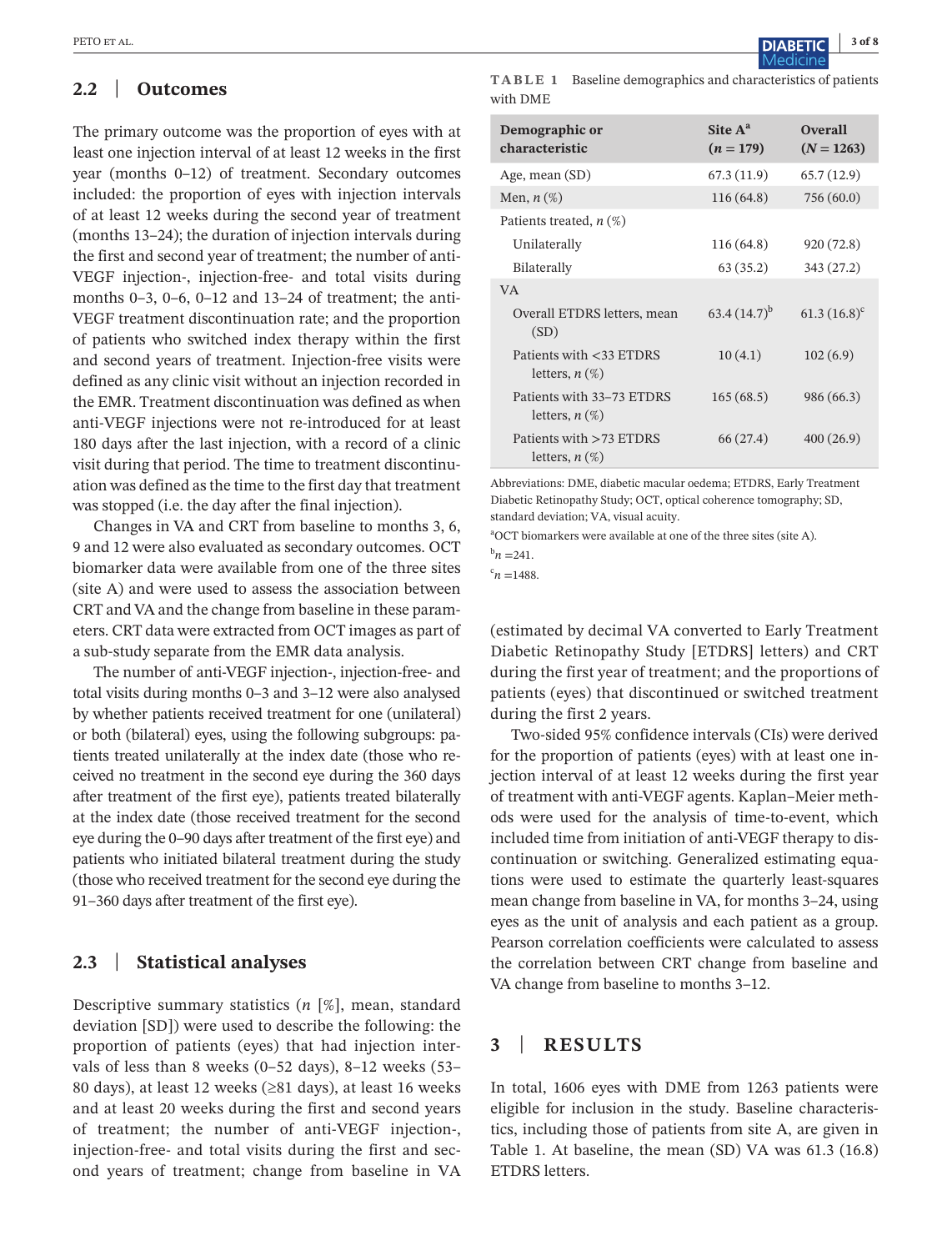Overall, 920 (72.8%) and 343 (27.2%) of patients were treated unilaterally and bilaterally, respectively. Of unilaterally treated patients, 655 (71.2%) had a follow-up period of at least 12 months (Table S1). Of bilaterally treated patients, 200 (58.3%) had a follow-up period of at least 12 months, of which 45 (22.5%) initiated bilateral treatment during the study and 155 (77.5%) received bilateral treatment at the index date.

During the first 2 years of treatment, 1096 eyes (68.2%) continued and 447 eyes (27.8%) discontinued treatment, respectively. Some eyes switched to laser treatment (0.1%,  $n = 1$ ), steroid injections (3.9%;  $n = 62$ ) or another anti-VEGF agent  $(8.5\%, n = 137)$  (Figure 1). Of the 343 patients who were treated bilaterally, 71 discontinued treatment in both eyes, 171 patients remained on treatment in both eyes and 3 patients were switched to corticosteroids in both eyes. The remaining 98 patients had a different treatment status in each eye at the end of the second year of treatment (e.g. one eye discontinued and the other eye remained on index therapy).

# **3.1** | **Distribution of maximum injection intervals**

During the first year of anti-VEGF treatment, 63.2%  $(n = 674, 95\% \text{ CI } 60-66)$  of eyes had at least one injection interval of at least 12 weeks (Figure 2). Of these eyes, 53.3% had only one injection interval of at least 12 weeks (Table 2). In the first year of treatment, 55.7% of injection intervals were between 4 and 6 weeks, and 8.0% of eyes had injection intervals of under 8 weeks. Injection intervals of 16 and 20 weeks were achieved by 34.3% and 15.7% of eyes. A small proportion of eyes achieved this more than once in the first year of treatment (4.9% and 1.1%, respectively). The mean (SD) VA gain from baseline at the time when extension of injection intervals was initiated was 5.8 (10) ETDRS letters.

In patients with a follow-up period of at least 24 months, most eyes had at least one injection interval of at least 12 weeks during the second year of treatment (<8 weeks: 5.1%; 8–12 weeks: 21.8%; ≥12 weeks: 73.1%) (Table S2). Of these eyes, the majority had only one or two intervals of this duration (Table 2); however, 32.6% of eyes had at least two consecutive intervals of at least 12 weeks.

# **3.2** | **Number of anti-VEGF injections and clinic visits**

In total, 8169 anti-VEGF injections were given during the first year of the study period. During the first 3 and 6 months of anti-VEGF treatment the mean (SD) numbers of injections were 3.1  $(0.7)$  and 4.9  $(1.1)$  per patient eye,



**FIGURE 1** Time to (a) switch from index VEGF agent to a different VEGF agent or steroid treatment and (b) discontinuation. Discontinuation of treatment was defined as when anti-VEGF injections were stopped and not re-introduced for ≥180 days. The patient must have had a record of a clinic visit during that period. VEGF, vascular endothelial growth factor

respectively. The mean (SD) numbers of injections per patient eye were 7.7 (1.9) and 5.6 (2.2) in the first and second years, respectively.

The total numbers of clinic visits per patient eye were slightly higher in the first year than the second (mean [SD], 14.2 [5.7] vs. 13.4 [6.4], median [interquartile range], 13 [11, 16] vs. 11 [9,17]). The mean (SD) numbers of injection-free visits per patient eye were 6.6 (5.0) and 7.8 (5.8) in the first and second years, respectively.

# **3.3** | **Change in VA and CRT**

During the 2-year follow up period, the maximum leastsquares mean VA gain from baseline ranged from 1.2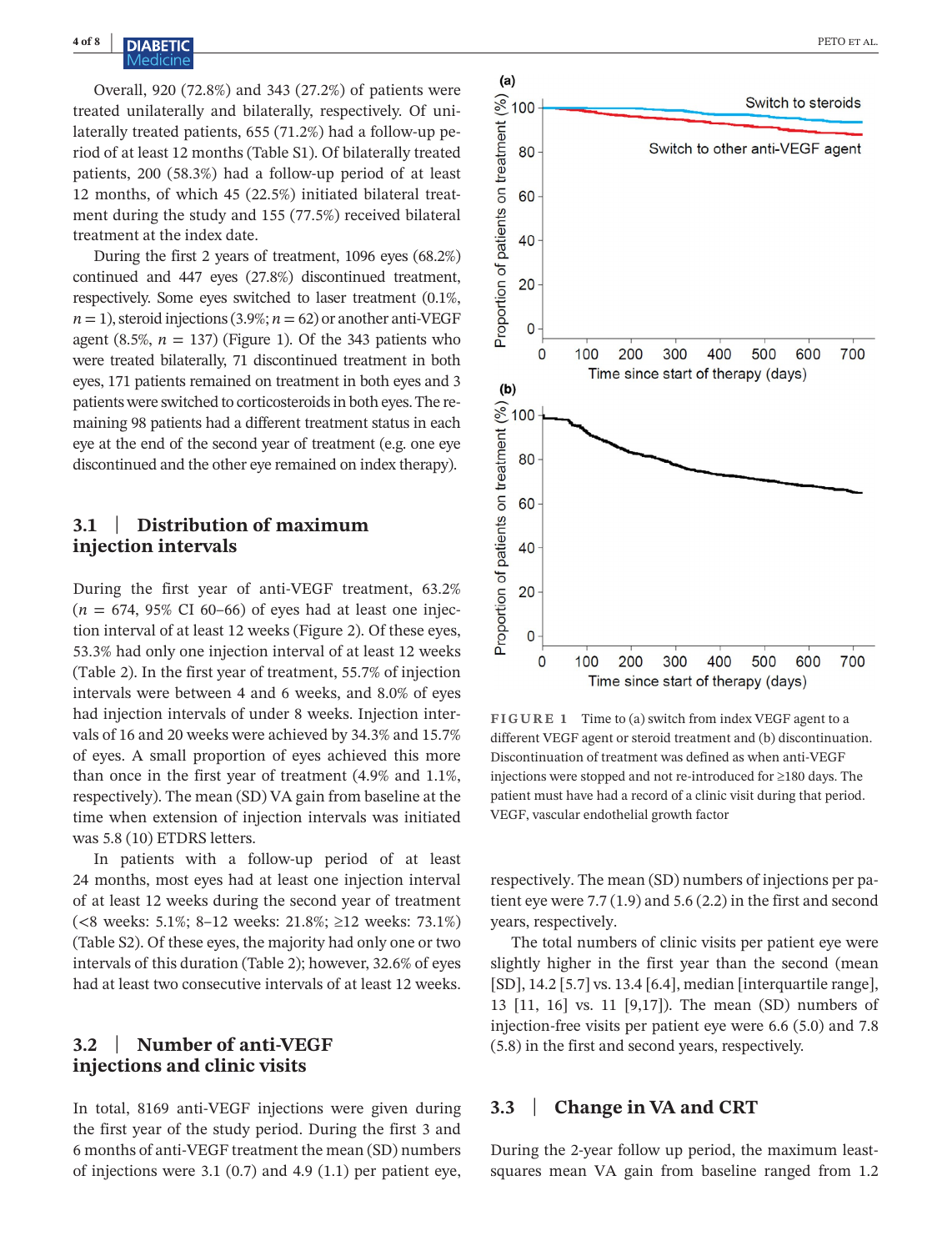**FIGURE 2** Maximum durations of consecutive injection intervals during the first year of treatment with anti-VEGF agents. \*Categories not mutually exclusive. DME, diabetic macular oedema; VEGF, vascular endothelial growth factor



 $n(%)$ 

**TABLE 2** Injection intervals during the first and second years of treatment with anti-VEGF agents

|                                                                     | Patient eyes with DME treated with<br>anti-VEGF agents, $n$ $(\%)^a$ |                                        |
|---------------------------------------------------------------------|----------------------------------------------------------------------|----------------------------------------|
| Number of injection intervals with a<br>duration of $\geq$ 12 weeks | 12 months'<br>follow-up<br>$(n = 674)$                               | 24 months'<br>follow-up<br>$(n = 348)$ |
|                                                                     | 359(53.3)                                                            | 143(41.1)                              |
| $\mathcal{D}$                                                       | 257(38.1)                                                            | 139 (39.9)                             |
| 3                                                                   | 56(8.3)                                                              | 58 (16.7)                              |
| 4                                                                   | 2(0.3)                                                               | 8(2.3)                                 |

Abbreviations: DME, diabetic macular oedema; VEGF, vascular endothelial growth factor. <sup>a</sup>Injection intervals were not required to be sequential.

(month 3) to 8.3 (month 24) ETDRS letters. The mean VA remained above baseline VA throughout the entire treatment period (Figure S1). The mean (SD) gain from baseline in VA was 6.3 (9.9), 7.8 (9.6), 8.3 (11.1) and 8.9 (11.3) at months 3, 6, 9 and 12, respectively.

When CRT was assessed as part of a sub-study, the mean (SD) change from baseline in CRT was −112.6 (109.1), −116.7 (106.3), −131.2 (121.9) and −133.5 (122) μm at months 3, 6, 9 and 12, respectively. The correlation between change from baseline in CRT and VA during the post-index period was moderate at each of these time points (month 3, *r* = −0.43; month 6, *r* = −0.43; month 9, *r* = −0.36; month 12, *r* = −0.48) (Figure 3).

# **3.4** | **Patients with DME grouped by unilateral or bilateral treatment**

Patients who were treated bilaterally at the index date were slightly younger and had worse VA than those who

received unilateral treatment or changed to bilateral treatment. Other baseline characteristics were similar between patients who were treated unilaterally or bilaterally at baseline and those who changed to bilateral treatment during the first year (Table S1). The mean numbers of injections in months 0–3 and months 3–12 were similar between subgroups (Table S3). Patients who were treated bilaterally at the index date had the highest total number of visits.

# **4** | **DISCUSSION**

This non-interventional, retrospective study of patients attending UK NHS clinics reports real-world treatment patterns, discontinuation rates and treatment outcomes in eyes treated with anti-VEGF therapy for DME. During the first and second years of treatment, most eyes had at least one anti-VEGF injection interval of at least 12 weeks (year 1, 63.2%; year 2, 73.1%). The number of clinic visits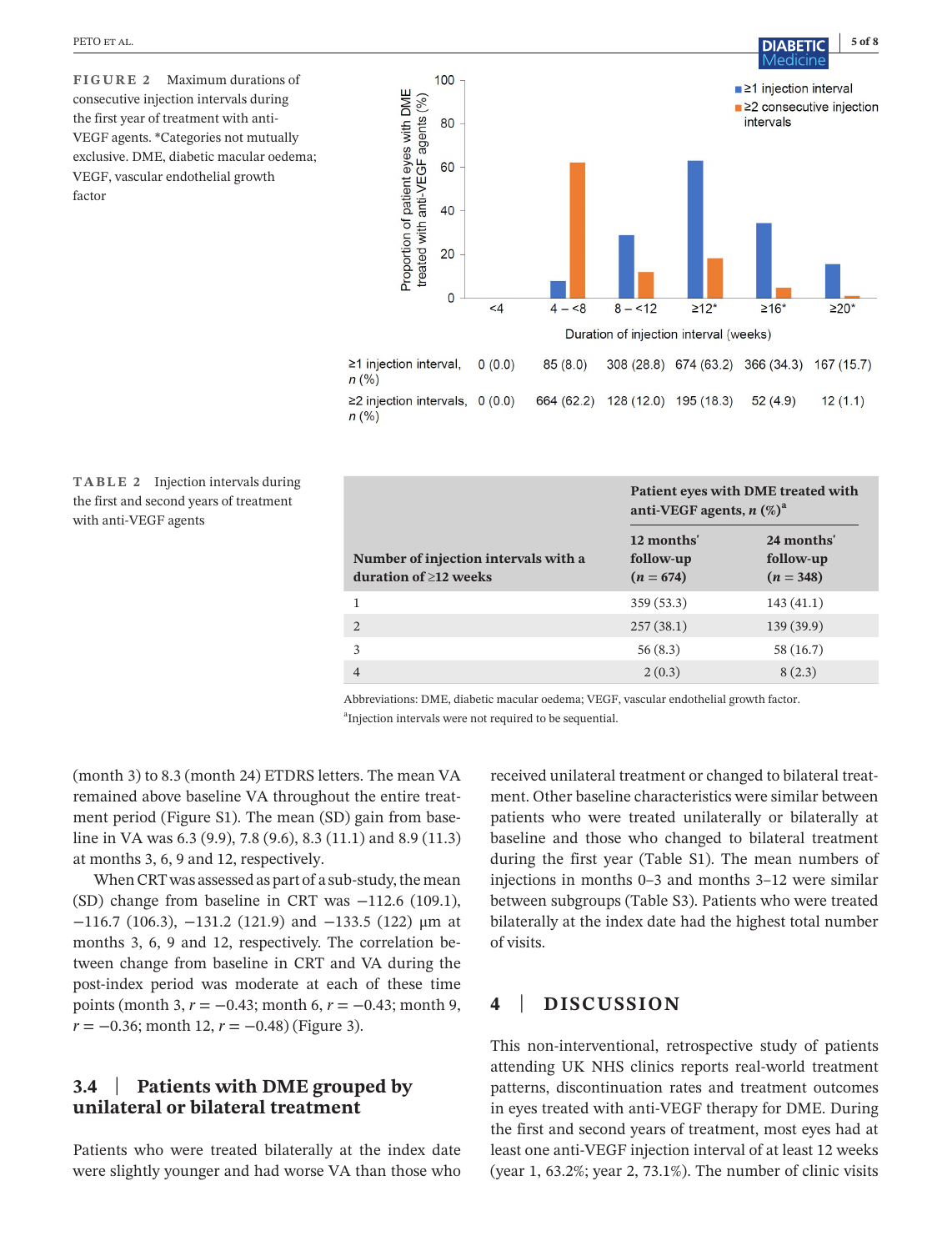

**FIGURE 3** Pearson correlation coefficient between change from baseline in CRT and change from baseline in VA over 12 months of treatment with anti-VEGF agents (site A).OCT biomarkers were available at one of the three sites (site A). CRT, central retinal thickness; M, month; OCT, optical coherence tomography; VA, visual acuity; VEGF, vascular endothelial growth factor

observed during the first two years of treatment were high (year 1, 14.2; year 2, 13.4). In addition, 27.8% of patient eyes discontinued treatment during the first 2 years.

The proportion of eyes with at least one anti-VEGF injection interval of at least 12 weeks observed in the current study is in line with those attained in clinical trials. A Swiss T&E study of 75 treatment-naïve eyes with DME reported maximum injection intervals between 4 and 14 weeks and a mean injection interval of 8.5 weeks. $^{16}$ Clinical trials have demonstrated that frequent and fixed injection intervals are associated with the best outcomes for patients with DME.<sup>12,13</sup> However, these regimens often impose high clinic and patient burden.<sup>13-15</sup>

The mean number of injections per patient eye observed in the first 3 months of treatment (3.1 injections) indicates that patients attending UK NHS clinics received loading doses in accordance with label recommendations and clinical guidelines of treatment with anti-VEGF therapy. The mean number of injections per patient eye in the first year of treatment (7.7 injections) was similar to those observed in in the POLARIS  $(7.4 \text{ injections})^{17}$  and the Moorfields Eye Hospital studies  $(6.7 \text{ injections})$ .<sup>18</sup> In addition, the majority (55.7%) of injections within the first 3 months were administered in intervals of 4–6 weeks, suggesting that patients were adequately treated.

Owing to the heterogeneity of the data, it was not possible to determine whether *pro re nata* or T&E regimens were applied at these sites. The high number of total clinic visits and moderate number of injection-free visits observed may be due to other ocular and general comorbidities, and suggest that treatment for DME was individualized. Patients with diabetes have complex comorbidity profiles, including cerebrovascular and cardiovascular diseases, which might not allow injections to be given at certain times,19,20 and may contribute to the total number of clinic visits. These patients also have high healthcare utilization.<sup>20</sup> In addition, fewer injections were given in the second year of treatment than the first (mean, 5.6 vs. 7.7), although the total number of injection and injectionfree visits remained high (mean, 13.4 vs. 14.2). These data further highlight the need for longer-acting treatments to reduce the burden of DME on patients and healthcare providers.

The mean VA at baseline (61.3 ETDRS letters) observed in this study was higher than in previous studies, including the POLARIS and Moorfields Eye Hospital studies (59.4 ETDRS letters and 56.4 ETDRS letters, respectively).<sup>17,18</sup> It is possible that improved access to care and changes to guidelines in recent years were factors underlying the differences observed between this study and previous studies. Patients included in the present study initiated treatment by July 2018, whereas previous studies were conducted before anti-VEGF therapy for DME was introduced into routine clinical practice.<sup>9</sup> VA gains from baseline observed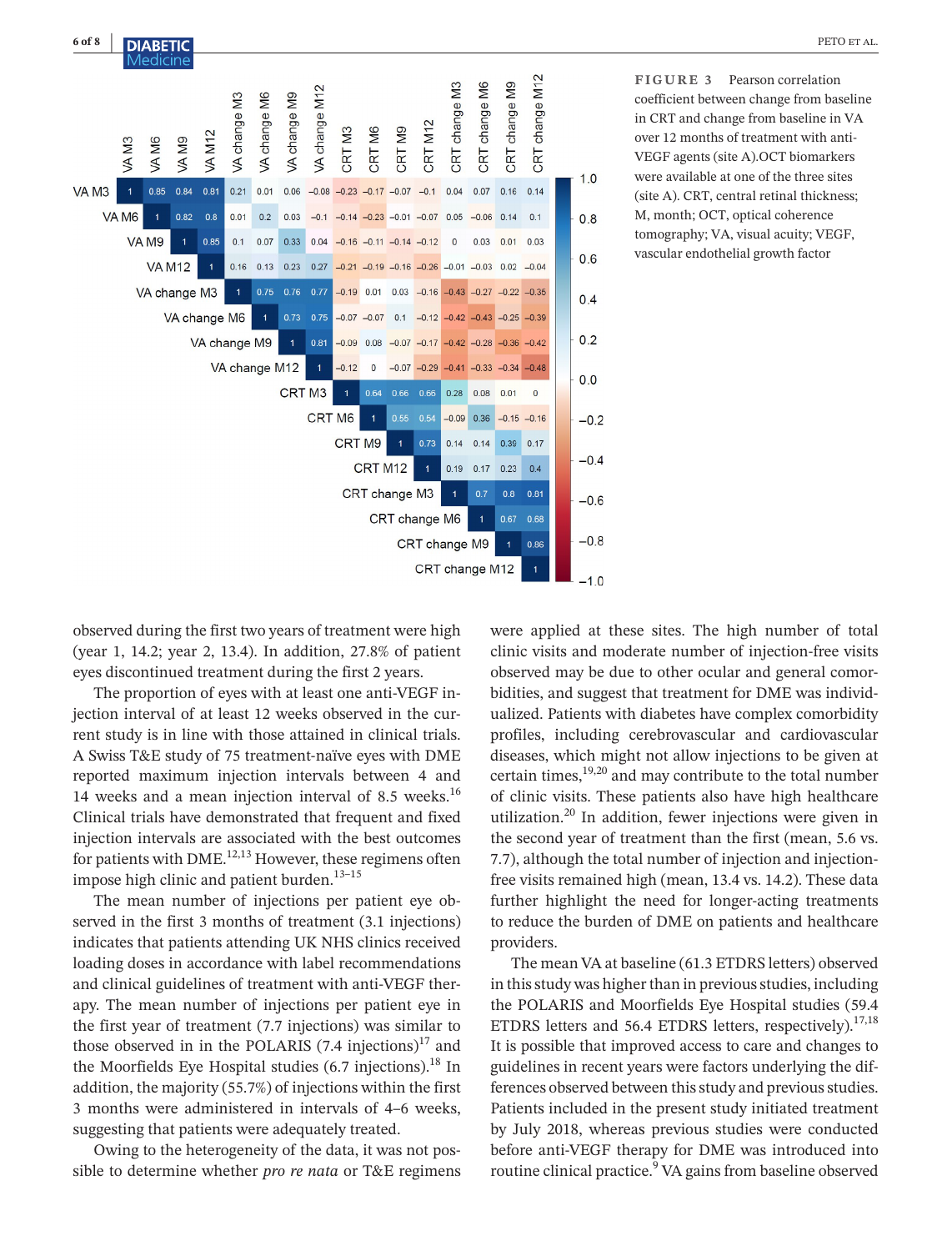in the present study were within the confidence intervals of VA gains reported in the Diabetic Retinopathy Clinical Research Network study.21

The importance of the number of injections on visual outcomes is well established. $14,16,22$  In this study, patients with DME maintained their visual gain (>6 ETDRS letters) for up to 2 years, which may indicate that the number of injections were appropriate. The magnitude of gain was similar to those observed in clinical trials (4.4–8.0 ETDRS letters).16–18,23 A modest negative correlation was observed between the improvements in VA and reductions in retinal thickness, which is consistent with previously reported correlations. $24.25$  In addition to retinal thickness, other factors such as disorganization of retinal layers or ellipsoid zone disruption affect functional outcomes in DME. Further studies are required to assess the disorganization of retinal morphology in DME in a larger cohort.

Overall, 8.5% and 3.9% of patient eyes switched index therapy to either another anti-VEGF agent or steroids, respectively. This is consistent with a recent publication from the Fight Retinal Blindness! Registry, which reported a switching rate of 5.0% by the end of the first year of treatment.<sup>26</sup> However, in a retrospective Danish study with a follow-up of 2–4 years, 25.4% of eyes switched to another intravitreal therapy. $^{24}$  This may be owing to differences in the protocols and follow-up periods between the studies. Furthermore, in the present study, 27.8% of patient eyes discontinued treatment during the first 2 years of treatment; the reasons for treatment discontinuation were unknown. In the Fight Retinal Blindness! study, the discontinuation rate in treatment-naïve eyes with DME was lower (15.9%;  $n = 61$ <sup>26</sup> However, it should be noted that the sample size  $(n = 383)$  was smaller than for the present study.

The present study had several strengths, which include the use of the same EMR system for each study site to collect data on VA, date of visit and treatment, the eye treated, and the administered drug. A limitation of this study was that it was based on only three sites; therefore, it is possible that the findings captured here are not representative of all patients with DME in the UK. However, a recent real-world study of patients with DME from 21 UK sites who were treated with aflibercept reported similar VA gains and identified high discontinuation rates, noting that retention of patients with DME is challenging in a clinical setting. $27$  An additional limitation of the current study is that data were included if a diagnosis of DME was present in the EMR system. The validity of this diagnosis was not verified at the point of care. Therefore, it is possible that not all patients with DME were captured or that some patients were mis-coded. In addition, eyes without an anti-VEGF injection for 6 months before the index date were deemed treatment-naïve. However, it is unlikely that the EMR system was in use for a substantial amount of

time before the introduction of anti-VEGF therapy into clinical practice, and therefore patients included in the study were likely to be treatment-naïve. Furthermore, it was not possible to determine the reasons for discontinuation of treatment or follow-up. Additionally, the sample size for patients with CRT data was limited.

DME incurs a significant healthcare burden in the UK, as demonstrated by the high number of clinic visits over 2 years observed in this study. A quarter of patients discontinued treatment during the first year. Although the improvements in VA observed in this study were similar to those reported in randomized controlled trials, the total number of visits was high for all treatment groups. These data demonstrate the requirement for therapeutic solutions that enable sustainable extended injection intervals without compromising the morphological and functional benefits. This could improve patient adherence and lessen the burden on both healthcare providers and on patients and their carers.

### **ACKNOWLEDGEMENTS**

Medical writing support was provided by Madeleine Wynn, MRes, of PharmaGenesis London, London, UK, and funded by Novartis Pharma AG.

## **CONFLICT OF INTERESTS**

T.P. has received honoraria and speaker's fees from Bayer and Novartis. T.A. and U.C. have received honoraria and travel support from Bayer and Novartis. A.S. and A.C. are employees and shareholders of Novartis. S.Z. is an employee of IQVIA, which received funding from Novartis Pharma AG for the conduct of this study.

#### **ORCID**

*Tunde Peto* <https://orcid.org/0000-0001-6265-0381>

#### **REFERENCES**

- 1. Diabetes UK. Diabetes prevalence 2019. 2019. Accessed January 19, 2021. [https://www.diabetes.org.uk/professionals/position](https://www.diabetes.org.uk/professionals/position-statements-reports/statistics/diabetes-prevalence-2019)[statements-reports/statistics/diabetes-prevalence-2019](https://www.diabetes.org.uk/professionals/position-statements-reports/statistics/diabetes-prevalence-2019)
- 2. Musat O, Cernat C, Labib M, et al. Diabetic macular edema. *Rom J Ophthalmol*. 2015;59(3):133-136.
- 3. Klein R, Moss SE, Klein BE, Davis MD, DeMets DL. The Wisconsin epidemiologic study of diabetic retinopathy. XI. The incidence of macular edema. *Ophthalmology*. 1989;96(10):1501-1510.
- 4. Ciulla TA, Amador AG, Zinman B. Diabetic retinopathy and diabetic macular edema: pathophysiology, screening, and novel therapies. *Diabetes Care*. 2003;26(9):2653-2664.
- 5. Rubino A, Rousculp MD, Davis K, Wang J, Girach A. Diagnosed diabetic retinopathy in France, Italy, Spain, and the United Kingdom. *Prim Care Diabetes*. 2007;1(2):75-80.
- 6. Varma R, Torres M, Pena F, Klein R, Azen SP. Prevalence of diabetic retinopathy in adult latinos: the Los Angeles Latino Eye Study. *Ophthalmology*. 2004;111(7):1298-1306.